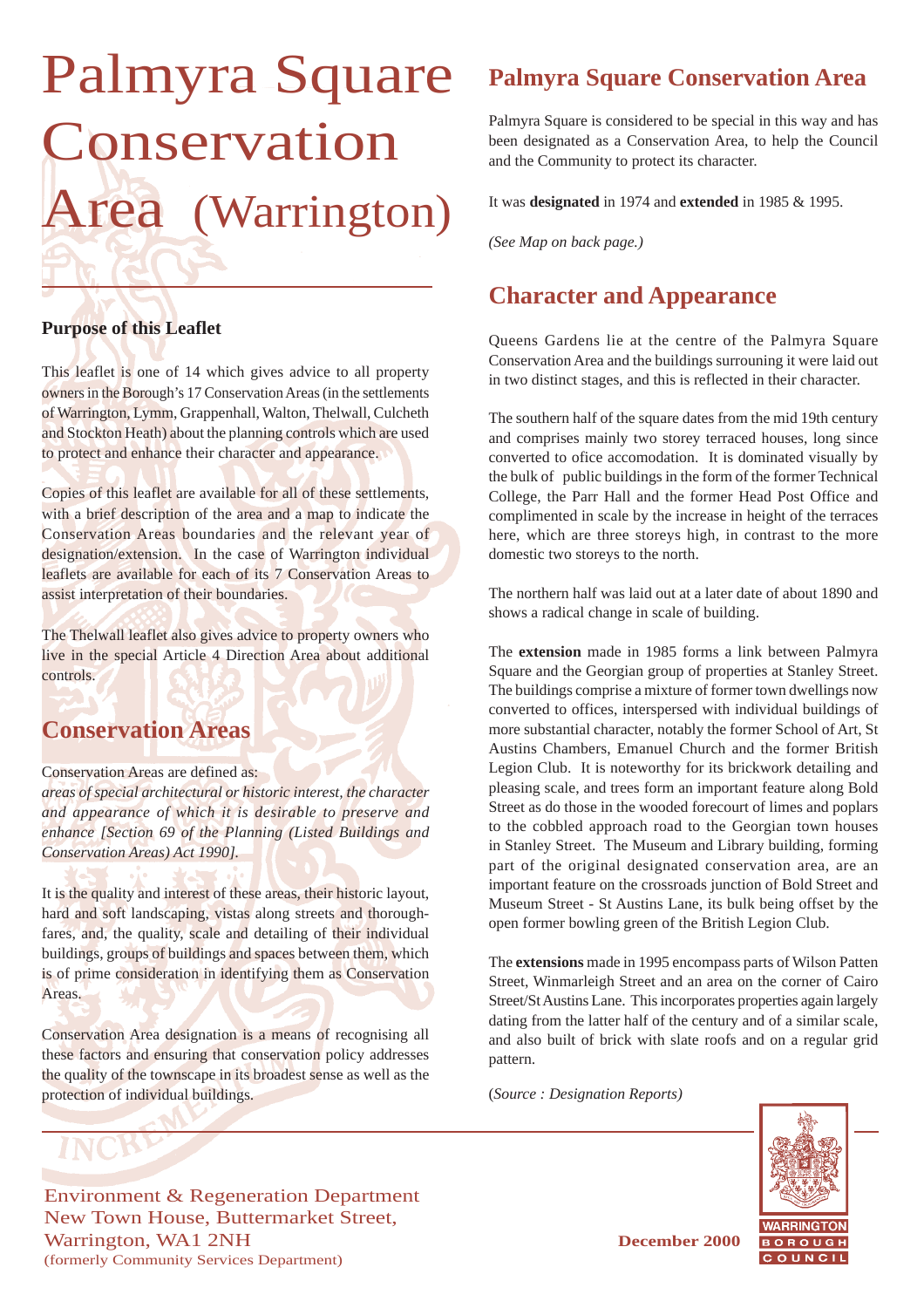# **Controls Over Development**

Now it is designated as a Conservation Area the Council has the following additional planning powers to control certain types of development.

**New Development.** In considering planning applications for new commercial and residential development, which requires planning consent within Conservation Areas, the Council should pay **special attention** to carefully considering the "8 x appropriateness of the proposal and details such as materials, colour, height, proportion, design and siting, to seek to preserve and enhance the character and appearance of the area.

Applications for new development in Conservation Areas therefore normally need to be submitted as '**Full Applications**' to enable detailed assessment of proposals, i.e. with full plans, elevations and written details. Often drawings showing the relationship between the proposed development and its surroundings will also be required.

In addition development proposals which are outside the Conservation Area but which would affect its setting, or views into or out of the area, will also be carefully considered in the light of this contextual relationship.

**Commercial Uses**. Planning permission is required for any material alteration to the exterior of such buildings and within conservation areas particular emphasis is placed upon the need to ensure that the effect upon the fabric and appearance of the building is minimised.

**Alterations to Existing Houses.** Normally within certain limits relating to volume, height and proximity to boundaries, it is possible to extend or alter residential properties, other than flats, without planning permission. These rights are known as permitted development rights.

Within Conservation Areas however development rights are more limited and certain development that would normally be permitted development require planning permission. Thus the following types of development, normally classed as permitted development, require planning permission within Conservation Areas, so that the impact of the proposed changes can be properly assessed:-

- Enlargement, improvement or alteration of a dwelling which would **increase the original cubic content** by more than 50 cubic metres or 10%, whichever is the greater, or any development which is over 115 cubic metres.
- Building, altering or improving an **outbuilding** over 10 cubic metres.
- The **cladding** of any part of the exterior with stone, artificial stone, timber, plastic or tiles.
- Any alteration to the **roof** resulting in a material alteration to its shape.
- ❚ Certain **satellite** and **telecommunications antenna** and **services,** as detailed below under telecommunications.

**Demolition.** Within a Conservation Area certain types of demolition come under planning controls as a result of designation, and require a special type of consent known as **Conservation Area Consent,** which also involves the submission of details of the replacement building or proposed treatment of the cleared site after demolition.

This gives the Council the opportunity to assess both the loss of the building and its contribution to the Conservation Area, as well as the impact of any new building or site treatment after demolition.

The following types of demolition require Conservation Area Consent:-

- The **total** or **substantial** destruction of a **building**, including façade retention schemes (depending on their extent).
- The demolition of **part of a building** if the cubic area to be demolished is 115 cubic metres or more.
- **■** The demolition of a **gate, wall, fence, or other means of enclosure** over 1 metre high fronting a highway, waterway or open space (or a wall over 2 metres elsewhere).

**Telecommunications.** The following also need planning permission within a Conservation Area:

- **I** Installation of a **satellite antenna** on any building or structure, or within its curtilage, of more than 90cm in any dimension.
- An **antenna** over 15 metres high.
- **■** Installation of a **satellite antenna** exceeding the highest part of the roof, or located on a chimney, or on a wall or roofslope fronting a highway or footway.
- **I** Installation of a **satellite antenna** where there is already a dish on the building or structure.
- **■** Radio housing over 2 cubic metres in volume.
- ❚ Overground **telecommunications lines and cables**.

**Advertisements and Signs.** Many signs, whether inside or outside the Conservation Area, need Advertisement Consent, but within the Conservation Area **careful consideration** will particularly be given to sympathetic lighting and design.

In addition Conservation Area designation also extends controls to cover the following: a tethered balloon, illuminated signs on business premises, flags, and, hoardings surrounding building sites, as well as advertisements without deemed consent.

**Trees.** Anyone wishing to fell, top, lop or uproot a tree in a Conservation Area must give six weeks notice to the Council of their intention to carry out such works.

*(Source : Town & Country Planning (General Permitted Development) Order 1995, as amended)*

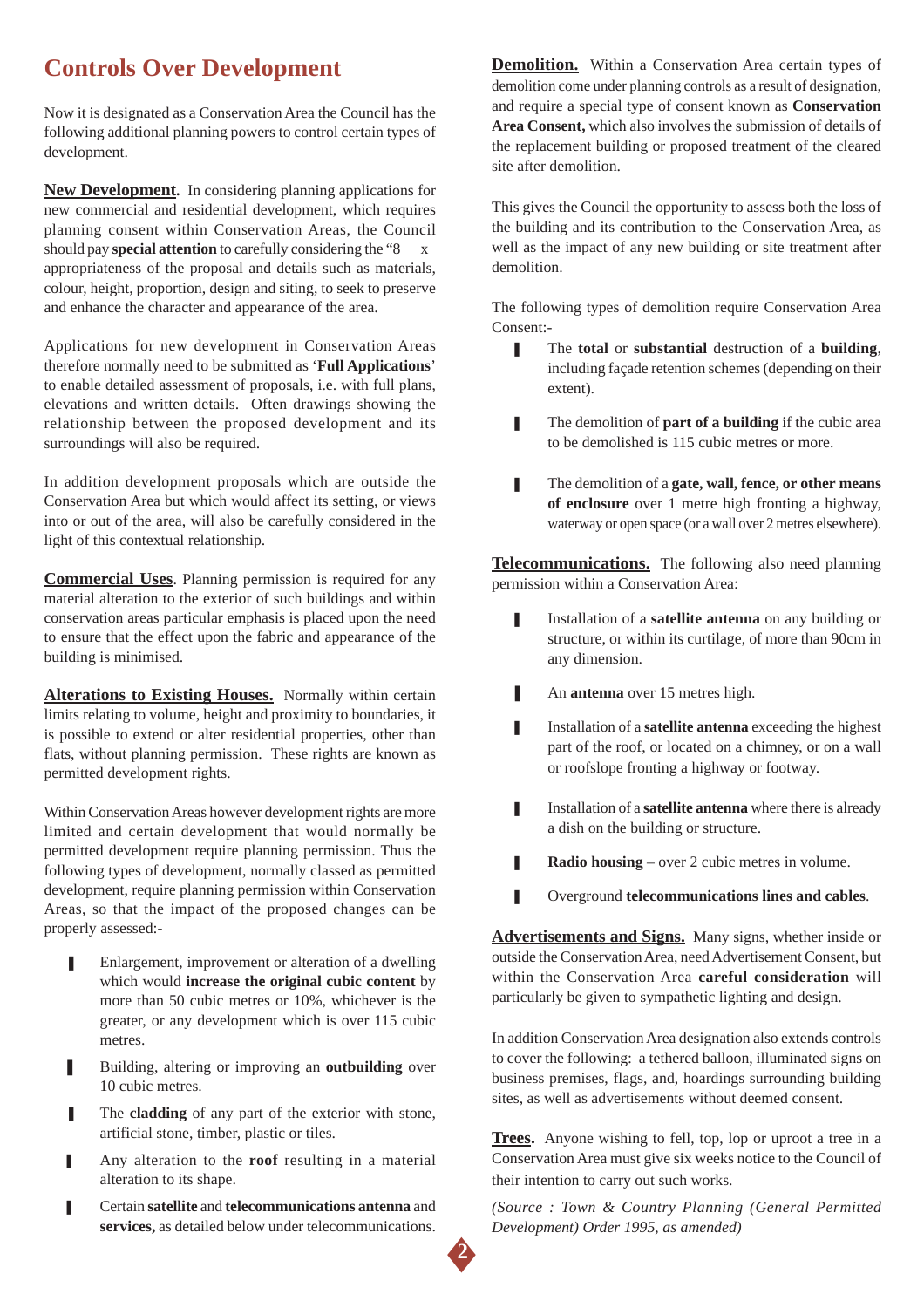**Listed Buildings.** Consent known as Listed Building Consent is needed for alteration, extension or demolition of a Listed Building whether it is inside or outside a Conservation Area.

Furthermore most works to a Listed Building to alter, improve or enlarge it internally or externally, require Listed Building Consent, as do any works within or to its curtilage.

The guidance in this leaflet does not apply to Listed Buildings and therefore you should seek advice if you want to alter such buildings in any way. A leaflet on the subject of consent and works to Listed Buildings will be produced later in the year 2001.

### **Which Properties and Areas are Affected**

The map on the back page indicates the properties and areas here which are included within the Conservation Area.

These boundaries have been drawn to include all those buildings and areas which contribute to the historic and architectural character of this area.

# **How Does the Council Reach its Decision On Applications?**

Within a Conservation Area the Council advertises planning applications which it considers will affect the character and appearance of the Conservation Area. This gives interested parties an opportunity to comment on the proposals and ensures greater community involvement in potential changes.

In deciding whether to grant permission in Conservation Areas, the Council will consider each case against its policies, as set out in the consolidated version of the unadopted Borough Local Plan and as set out in Central Government guidance on conservation. However it will also take account of the circumstances of the building concerned, such as whether it has been altered in the past and whether it is in a particularly sensitive part of the Conservation Area.

Some applications are reported to the Development Control Committee for a decision, but most follow the delegated route, and this is explained in a leaflet entitled **'What Happens To Your Planning Application'** available at reception on the 2nd floor of New Town House.

## **How to Apply for Permission or Consent**

Prior to submitting an application property owners in Conservation Areas wishing to carry out alterations to their property are encouraged to discuss their proposals with a Development Control Officer, who may request preliminary details and confer with the Conservation Officer so as to advise on the appropriateness of the proposed works and their design, materials and finishes.

Copies of application forms and details of fees can then be obtained from the Development Control Section at the address given below, and then submitted together with the necessary location plan and elevational and block plans required.

The Council aims to decide more than 80% of all applications in 8 weeks and during that time several processes take place, as shown in the diagram in the leaflet noted above.

This conservation area leaflet should not be relied upon for a full determination of whether consent is required, and you should write, sending details of the proposed works, so that a definitive answer can be given, to :

> **Development Control Section, Planning Division, Environment & Regeneration Department, Warrington Borough Council New Town House, Buttermarket Street Warrington WA1 2NH**.

# **Appraisals**

Since becoming a Unitary Authority Warrington Borough Council has resolved to carry out a programme of Conservation Area reappraisals, over the next 5 years.

These will re-evaluate the importance of each area and enable a reassessment of their special qualities. They will also help to determine if they should be modified or if policies and practices need to be revised.

Property owners and Parish Councils will be consulted and notified at the time of such appraisals, in due course.

*The information contained in this leaflet is correct at the date shown at the foot of the first page.*

*The map is provided solely to indicate the boundary of the Conservation Areas at the date of designation and does not therefore reflect subsequent development and property boundary changes.*